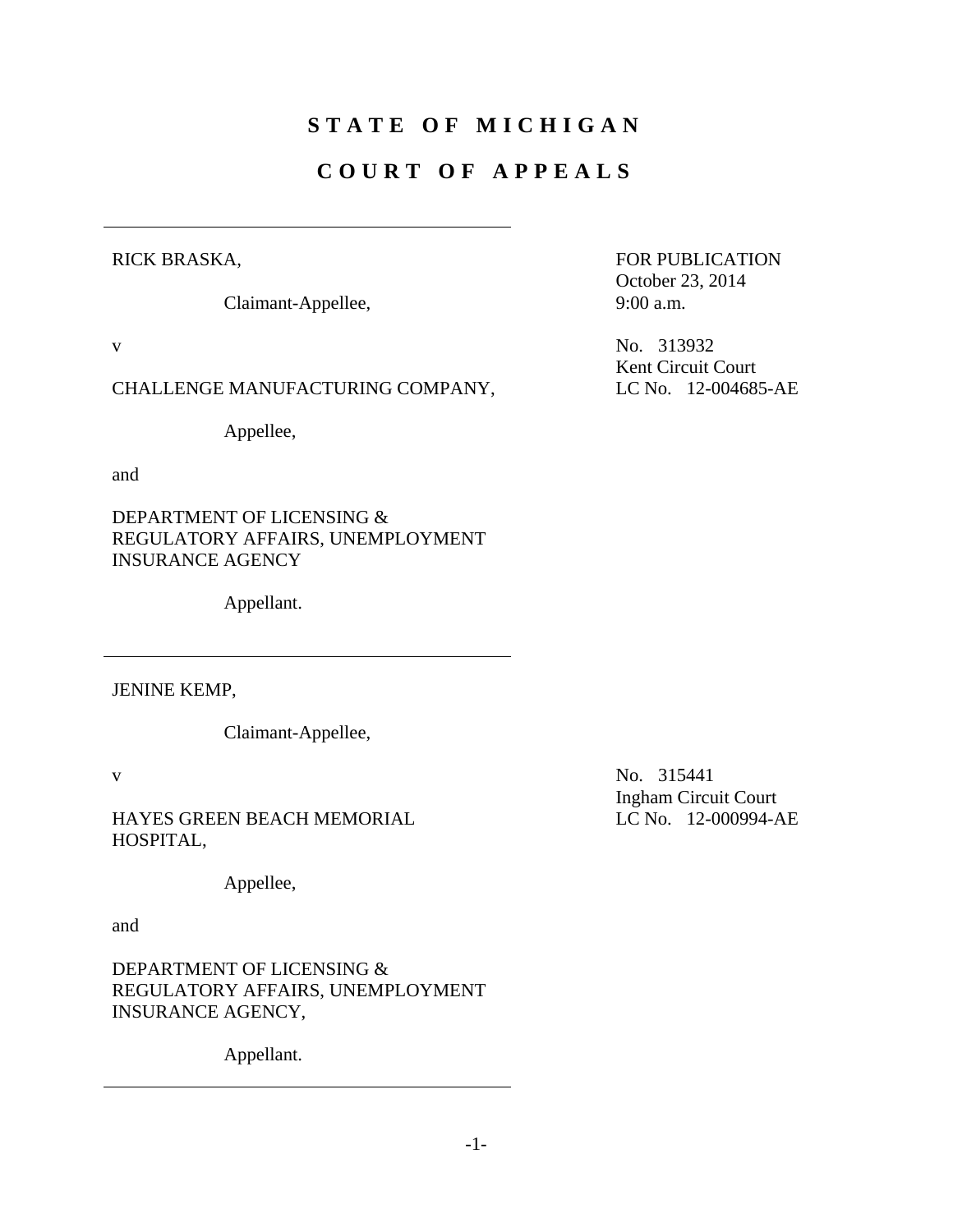STEPHEN KUDZIA,

Claimant-Appellee,

Appellee,

and

# DEPARTMENT OF LICENSING & REGULATORY AFFAIRS, UNEMPLOYMENT INSURANCE AGENCY,

Appellant.

Before: BORRELLO, P.J., and SERVITTO and SHAPIRO, JJ.

PER CURIAM

1

 In these consolidated appeals, the Department of Licensing and Regulatory Affairs, Unemployment Insurance Agency (Department), appeals by leave granted circuit court orders holding that claimants were entitled to unemployment benefits. In Docket No. 313932, the Department appeals a November 9, 2012 Kent Circuit Court order reversing a decision of the Michigan Compensation Appellate Commission (MCAC) that claimant Rick Braska was disqualified from receiving unemployment benefits. In Docket No. 315441, the Department appeals a March 5, 2013 Ingham Circuit Court order reversing the decision of the MCAC that claimant Jenine Kemp was disqualified from receiving unemployment benefits. In Docket No. 318344, the Department appeals a September 5, 2013 Macomb Circuit Court order reversing the decision of the MCAC that claimant Stephen Kudzia was disqualified from receiving unemployment benefits. The common issue presented in the three cases is whether an employee who possesses a registration identification card under the Michigan Medical Marihuana Act (MMMA), MCL 333.26421, *et seq.*, is disqualified from receiving unemployment benefits under the Michigan Employment Security Act (MESA), MCL 421.1 *et seq.*, after the employee has been terminated failing to pass a drug test.<sup>1</sup> For the reasons set forth in this opinion, we affirm the circuit court orders finding that claimants were entitled to unemployment benefits.

v No. 318344 Macomb Circuit Court AVASI SERVICES, INC, LC No. 2013-001723-AE

<sup>1</sup> Although the MMMA uses the spelling "marihuana," we use the more common spelling "marijuana" throughout this opinion. In addition, we will use the phrase "medical marihuana card" to refer to a "registration identification card."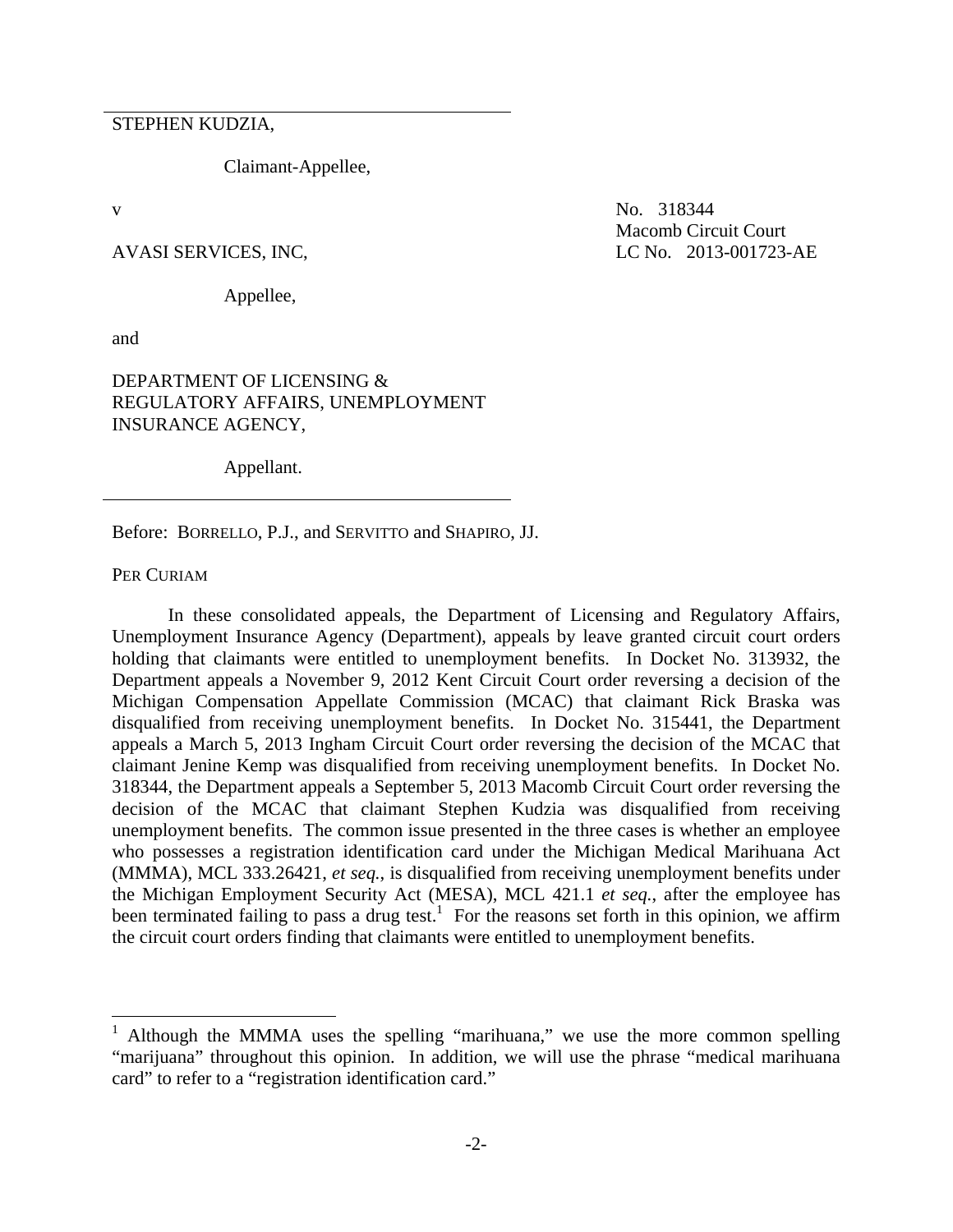#### I. BACKGROUND

# *Braska v Challenge Manufacturing Co (Docket No. 313932)*

 Braska began working for Challenge Manufacturing Company (Challenge) as a material handler/hi-lo operator in September 2009. On June 11, 2010, Braska injured his ankle and was sent to a medical center where he was required to take a mandatory drug test. Braska tested positive for marijuana and disclosed for the first time that he obtained a medical marihuana card in May 2010, and that he regularly used medical marijuana for his chronic back pain. Challenge terminated Braska's employment for violation of the company's drug-free workplace policy as set forth in the employee handbook.

 Dr. Richard Rasmussen, certified as a medical review officer for drug tests, reviewed the "results verification record," which was a printout of the laboratory results that was given to him. He signed the record on June 15, 2010. The results verification record showed that Braska tested positive for marijuana. There were 225 nanograms per milliliter, which, according to Rasmussen, was "higher than the average." According to Rasmussen and Dr. David Crocker, there are no objective standards to determine when someone is under the influence of marijuana.

 Following his termination, Braska applied for unemployment benefits. On July 6, 2010, the Unemployment Insurance Agency (UIA) found that Braska was not fired for a deliberate disregard of his employer's interest. It concluded that Braska was not disqualified for unemployment benefits under MCL 421.29(1)(b) for engaging in misconduct. Challenge protested the determination, and the UIA modified its decision, finding that Braska was discharged for testing positive for marijuana on a drug test. Although failing a drug test would ordinarily disqualify Braska from receiving benefits under MCL 421.29(1)(m), the UIA determined that because Braska had a valid medical marihuana card, he was not disqualified for unemployment benefits under MCL 421.29(1)(m).

 Challenge appealed the redetermination and a hearing was held before an administrative law judge (ALJ). At the hearing, the ALJ excluded the results verification record, as well as a "specimen result certification" that Rasmussen sent to Challenge from evidence because of problems in the chain of custody of Braska's urine sample. At the conclusion of the hearing, the ALJ found that Braska was fired for testing positive for marijuana, not general misconduct. The ALJ noted that an employer is required to establish, as a foundational element to the admission of the results of a drug test, that the sample analyzed was the sample collected from the employee. Here, Challenge failed to produce any witness to establish how the drug test was conducted and how the sample test was handled. According to the ALJ, in the absence of this foundational testimony, the test results were inadmissible hearsay and disqualification from unemployment benefits could not be established on such an unreliable foundation.

 Recognizing that there may be disagreement on the adequacy of the evidence presented by Challenge, the ALJ addressed the effect of Braska's possession of a medical marihuana card. The ALJ noted that it surpassed credulity to believe that Braska had the card but did not use medical marijuana and that Braska specifically did not ask for a retest when one was offered by Rasmussen. The ALJ found that there was no evidence that Braska operated a hi-lo under the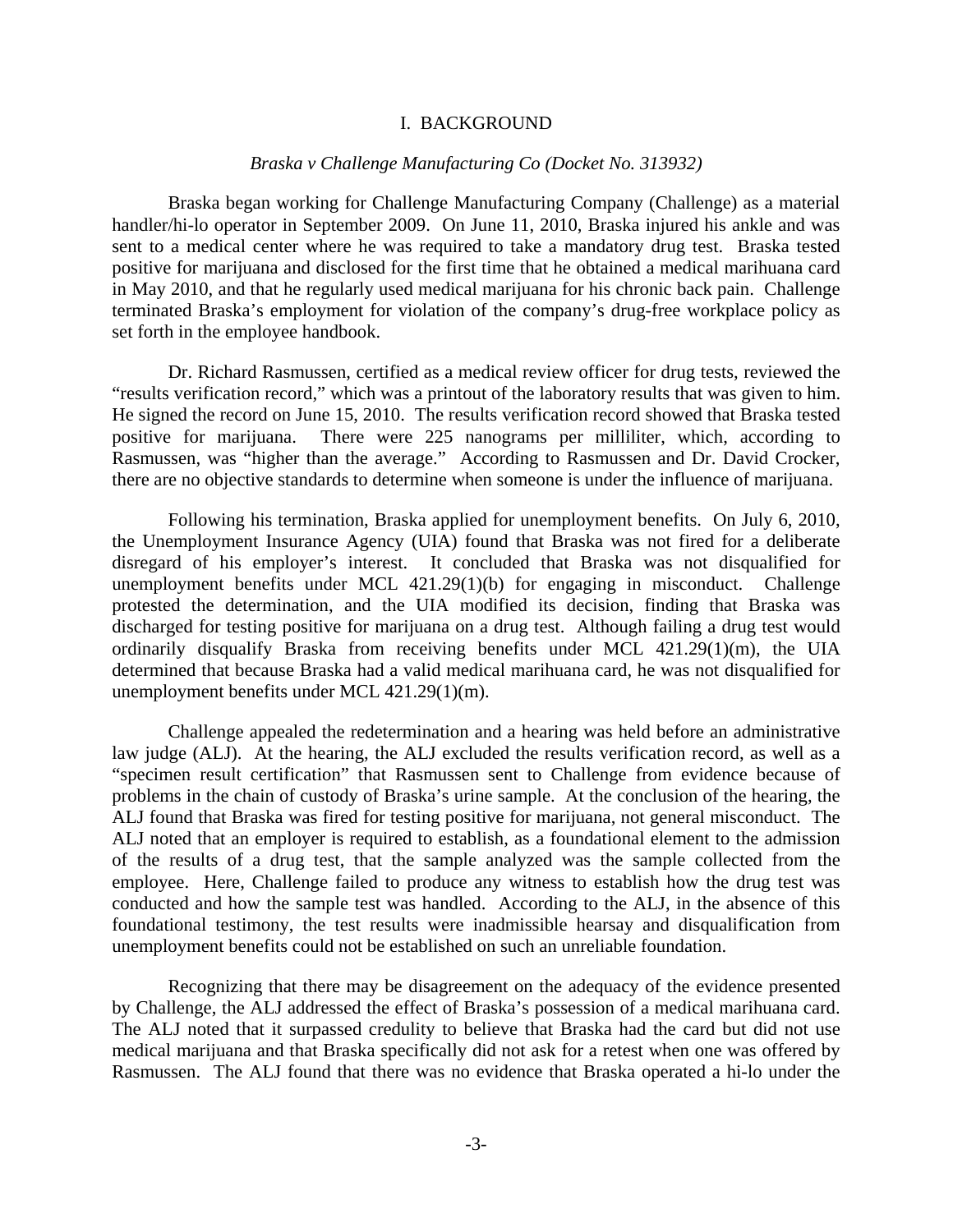influence of marijuana. Therefore, the ALJ concluded that Braska was not disqualified from receiving unemployment benefits under § 29(1)(m).

 Challenge appealed the ALJ's decision to the MCAC, and the MCAC reversed. The MCAC concluded that the only question for the admission of a document in an administrative hearing is whether reasonable people would rely on the document. It found that all the documents offered by Challenge were reliable. The MCAC noted that the ALJ allowed Braska to collect unemployment benefits because he possessed a medical marihuana card. The MCAC concluded this amounted to error where Challenge only needed to present evidence that Braska tested positive on a drug test that was administered in a nondiscriminatory manner to disqualify Braska from receiving benefits. It found that the preponderance of the evidence established that Braska was disqualified from receiving benefits under § 29(1)(m).

 Braska appealed the MCAC's decision to the circuit court and the circuit court reversed. The court held that the MCAC's decision that Braska was disqualified from receiving benefits was not supported by competent, material, and substantial evidence. The court stated that the MCAC failed to address the ALJ's interpretation and application of the MMMA and the MESA, but the court declined to address those issues, instead, reasoning that the MCAC's decision was not supported by competent, material, and substantial evidence. This Court granted the Department's application for leave to appeal the circuit court's order.

# *Kemp v Hayes Green Beach Memorial Hospital (Docket No. 315441)*

 Kemp worked for Hayes Green Memorial Hospital (Hayes Green) as a CT technician. Hayes Green had a zero-tolerance drug policy. Employees were tested for drugs upon hire and then upon reasonable suspicion. In May 2011, a patient complained about Kemp. Kemp had inserted an IV line in the patient without using gloves, discussed the patient's insurance coverage in a crowded area, and told the patient about her family's drug use, including that she ate "special brownies."

 On June 2, 2011, following an investigation into the complaint, Jennifer Myers, the human resource manager for Hayes Green, told Kemp that she needed to take a drug test. Kemp consented, and she wrote on the consent form that she used medical marijuana. At the meeting, Kemp showed no objective signs of intoxication. Kemp tested positive for marijuana and delta– 9–tetrahydrocannabinol (THC). A confirmation test confirmed the results. On June 8, 2011, Myers informed Kemp that she was terminated. The reason for the termination was the failed drug test.

 Kemp suffered from lupus, neuropathy, and chronic pain in her hand. She obtained a medical marihuana card in December 2010 and it was valid in May 2011, when she was terminated. According to Kemp, she was never under the influence of marijuana at work. She used marijuana between 6:00 p.m. and 7:00 p.m., and the effects were usually gone within two hours. Her shift at Hayes Green was from 6:30 a.m. to 3:00 p.m.

 Following her termination, Kemp applied for unemployment benefits. The UIA initially determined that, because Kemp was terminated for testing positive for an illegal substance, she was disqualified from receiving benefits under § 29(1)(m). The UIA reversed its decision after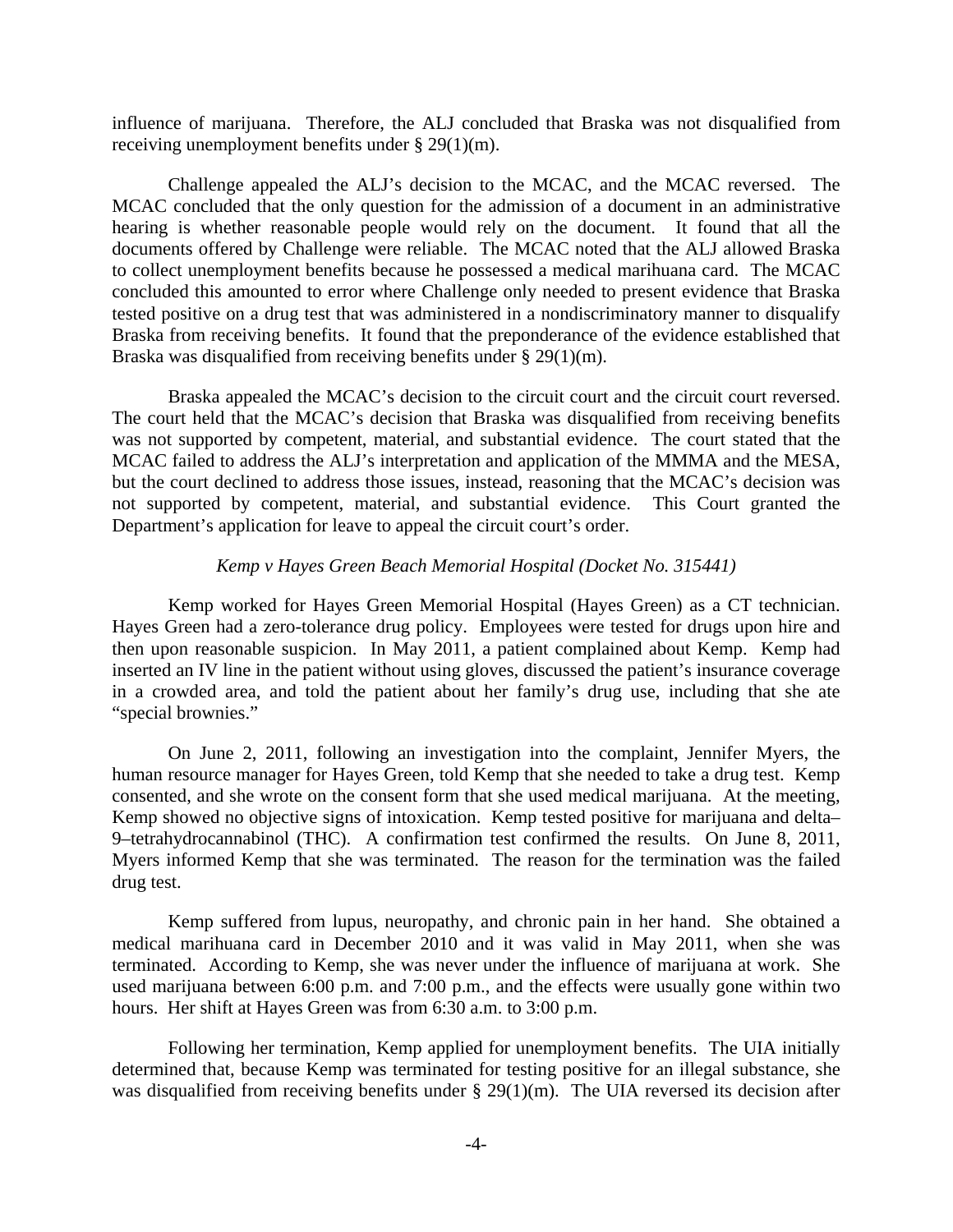Kemp provided documentation that she possessed a medical marihuana card. Hayes Green protested, and a hearing was held before an ALJ. The ALJ affirmed the UIA's redetermination that Kemp was not disqualified from receiving unemployment benefits. The ALJ explained that because marijuana was legally available to use for medical purposes, the issue whether Kemp's use of marijuana constituted misconduct or was illegal must include consideration of the MMMA. Because Kemp used marijuana for medical purposes, her use was lawful and, therefore, could not bar her receipt of benefits.

 Hayes Green appealed, and the MCAC reversed the ALJ's decision. The MCAC concluded that Kemp was disqualified from receiving unemployment benefits under § 29(1)(m). It reasoned that the MMMA only allows possession and consumption of marijuana; it does not regulate private employment and offer employment protection.

 Kemp appealed to the Ingham Circuit Court and the circuit court reversed the MCAC's decision. The circuit court noted that, although a federal court held that the MMMA did not prohibit a private employer from firing an employee who used medical marijuana, the present case involved state action. The MESA, and specifically § 29, is enforced and interpreted by a state agency. Because there was state action, the MMMA was applicable and needed to be considered in determining whether Kemp was disqualified from receiving unemployment benefits. According to the circuit court, an employee, who uses medical marijuana but is not intoxicated at work, is not disqualified from receiving benefits under § 29(1)(m). It noted that the benefit interpretation by the UIA provided that an employee who uses medical marijuana should not be disqualified from benefits unless the employee is in possession of marijuana at work, under the influence at work, or uses it at work. Specifically, regarding Kemp, the circuit court stated that Kemp did not fall under any of the three categories and that there was no evidence that she used medical marijuana other than as allowed by the MMMA. According to the circuit court, any disqualification from unemployment benefits would amount to a forfeiture of benefits to which Kemp was otherwise qualified to receive, which constituted an impermissible penalty under the MMMA.

 In reaching its conclusion, the circuit court rejected the Department's argument that Kemp tested positive for marijuana at work and that her discharge was akin to testing positive for any other intoxicating or illegal substance, such as Vicodin. It noted that the record did not show that Kemp tested positive for active marijuana. Rather, she tested positive for a substance known as "11-carboxy-THC," which is not a schedule 1 controlled substance and has no pharmacological effect on the body. Thus, according to the circuit court, the drug test simply demonstrated what Kemp had informed Hayes Green of before the test—she used medical marijuana. This Court granted the Department's application for leave to appeal the circuit court's order.

#### *Kudzia v Avasi Services Inc (Docket No. 318344)*

 Kudzia worked as an in-home service technician for Avasi Services, which was the "instore union" for Art Van employees. He repaired furniture in customers' homes. Art Van was a drug-free company. It subjected the employees who drove an Art Van vehicle to random drug tests. On June 21, 2012, Daryl Smith, the service manager for Avasi Services advised Kudzia that he had to report for a random drug test. Kudzia, who showed no signs of intoxication, said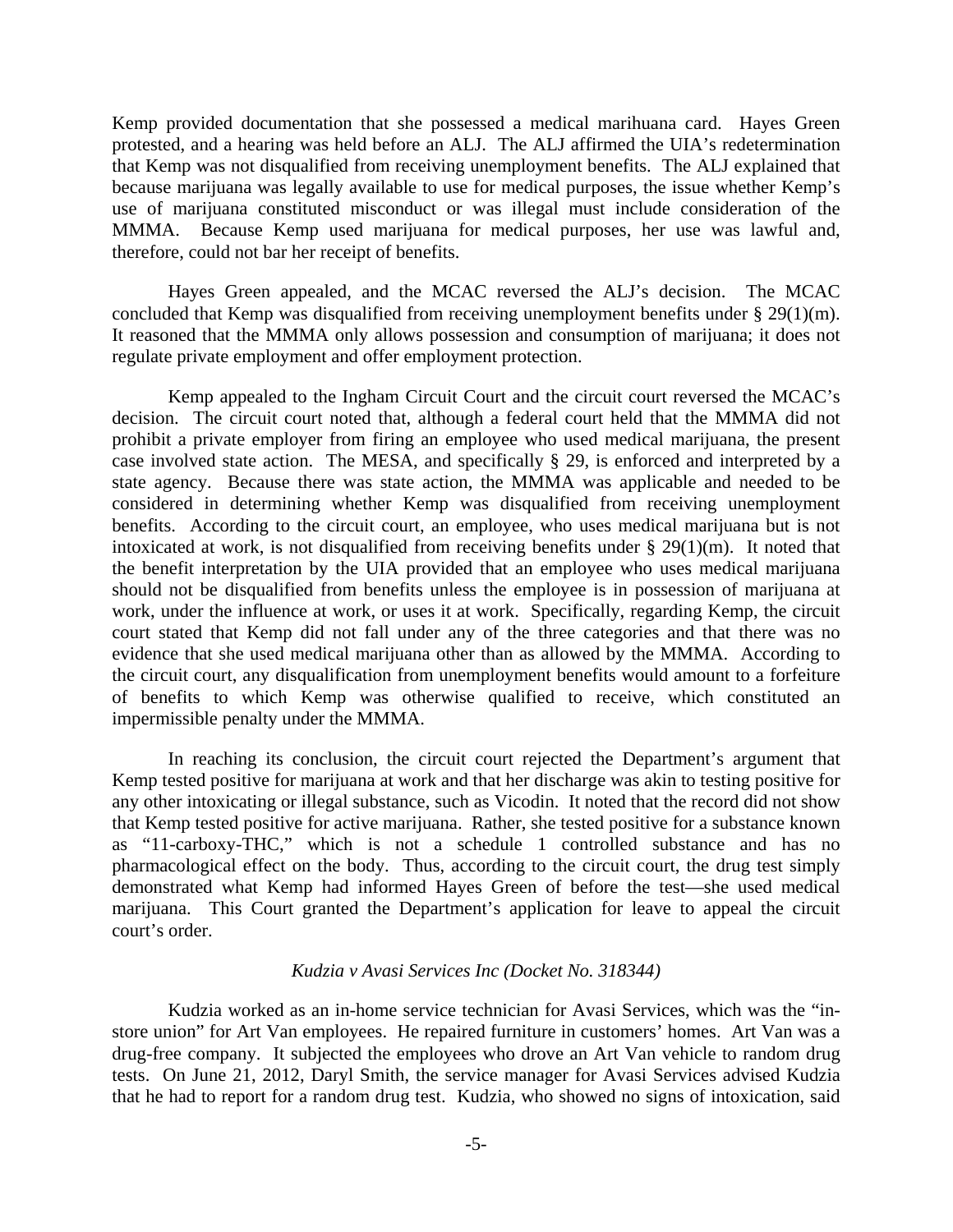nothing in response. According to Dr. Stuart Hoffman, a medical review officer, Kudzia tested positive for "metabolized marijuana." On June 27, 2012, Smith met with Kudzia and informed him that he was discharged because of the failed test. Kudzia did not dispute the test results, and informed Smith that he had a medical marihuana card.

 In the past, Kudzia had undergone two surgeries on his knees. In July 2010, he received a medical marihuana card, which was valid through July 2012. After he received the card, Kudzia used a cream on his knees.

 The UIA found that Kudzia was discharged for testing positive on a drug test. It determined that he was not disqualified from receiving benefits under § 29(1)(m). Avasi Services appealed, and a hearing was held before an ALJ. The ALJ held that Kudzia was disqualified from receiving benefits under § 29(1)(b) (misconduct). The ALJ explained that no law prohibited an employer from having a policy that prohibited the use or possession of controlled substances. Kudzia acted in direct contravention of his employer's policy, as he did not request an exemption to use medical marijuana. However, the hearing referee also concluded that Kudzia was not disqualified from receiving benefits under  $\S29(1)(m)$ . There was no evidence that Kudzia used medical marijuana in contravention of the MMMA.

 Kudzia appealed, and the MCAC affirmed the ALJ's decision on different grounds. It reasoned that an employee who tests positive for a controlled substance is disqualified from receiving benefits under § 29(1)(m). Kudzia appealed the MCAC's decision to the Macomb Circuit Court and the circuit court reversed. First, the circuit court held that, to the extent that provisions of the MMMA and the MESA conflicted, the MMMA controlled. Second, it held that, although the MMMA does not impose restrictions on private employers, the MMMA applied to state action and the MCAC's decision to deny Kudzia benefits was an action by the state. The circuit court then held that Kudzia's use of medical marijuana implicated  $\S 29(1)(m)$ because the MMMA did not legalize the use of marijuana. Nonetheless, the circuit court determined that the disqualification from benefits was contrary to the MMMA because it was a penalty or the denial of a right or privilege for the medical use of marijuana. The circuit court rejected the Department's argument that Kudzia's behavior was impermissible under the MMMA. It explained that Kudzia tested positive for marijuana metabolites and that it did not follow, from the presence of the metabolites, that Kudzia had ingested marijuana in the workplace or that he was under the influence of marijuana during work hours. This Court granted the Department's application for leave to appeal the circuit court's order.

### III. STANDARD OF REVIEW

 The issue whether unemployment benefits may be denied to an individual who, after using medical marijuana in accordance with the MMMA, is discharged after testing positive on a drug test was raised before the circuit courts in all three cases. The issue was decided by the circuit courts in the Kemp case and the Kudzia case and is therefore is preserved in those two cases. *King v Oakland Co Prosecutor*, 303 Mich App 222, 239; 842 NW2d 403 (2013). Although the issue was not decided by the circuit court in the Braska case, the issue involves an issue of statutory interpretation, the facts necessary for its resolution are present, and it is dispositive of the appeal; therefore we will address the issue in all three cases. See *State Treasurer v Snyder*, 294 Mich App 641, 645; 823 NW2d 284 (2011).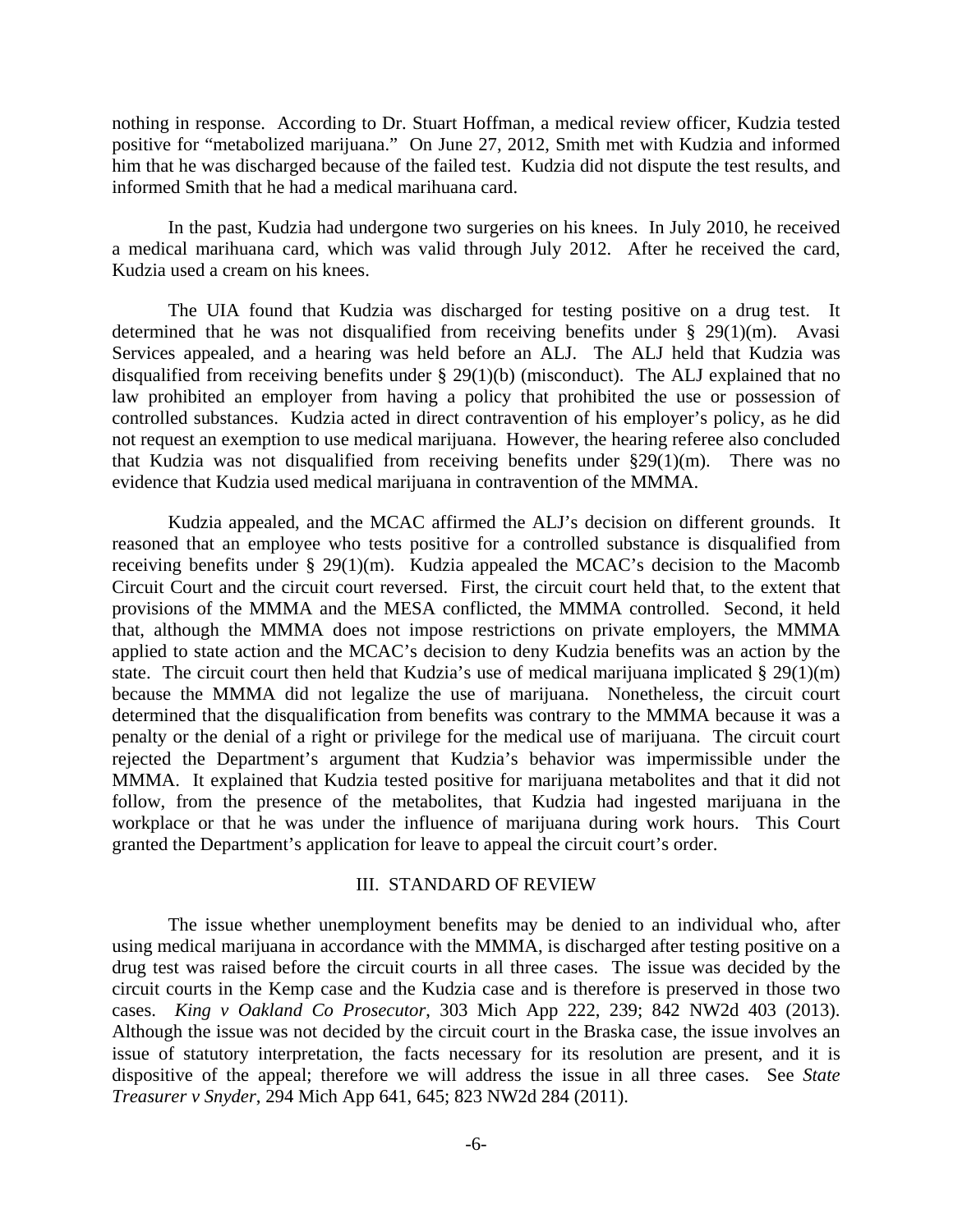A decision by the MCAC is subject to review by a circuit court pursuant to MCL 421.38, which provides in relevant part as follows:

 The circuit court . . . may review questions of fact and law on the record made before the administrative law judge and the [MCAC] involved in a final order or decision of the [MCAC], and may make further orders in respect to that order or decision as justice may require, but the court may reverse an order or decision only if it finds that the order or decision is contrary to law or is not supported by competent, material, and substantial evidence on the whole record. .

. .

 "This Court reviews a lower court's review of an administrative decision to determine whether the lower court applied correct legal principles and whether it misapprehended the substantial evidence test to the agency's factual findings, which is essentially a clearly erroneous standard of review." *VanZandt v State Employees' Retirement Sys*, 266 Mich App 579, 585; 701 NW2d 214 (2005). In other words, the circuit court's legal conclusions are reviewed de novo and its factual findings are reviewed for clear error. *Mericka v Dep't of Community Health*, 283 Mich App 29, 36; 770 NW2d 24 (2009).

 These appeals involve issues of statutory interpretation, which are questions of law that we review de novo. *Id.* "The primary goal of statutory interpretation is to ascertain and give effect to the Legislature's intent as expressed by the language of the statute." *Id.* at 38. If the statutory language is clear and unambiguous, judicial construction is neither required nor permitted; the statute must be enforced as written. *Klooster v City of Charlevoix*, 488 Mich 289, 311; 795 NW2d 578 (2011). Regarding voter-initiated statutes such as the MMMA, the intent of the electors governs the interpretation of the statute. *Michigan v McQueen*, 493 Mich 135, 147; 828 NW2d 644 (2013). The statute's plain language is the most reliable evidence of the electors' intent. *Id.*

# III. ANALYSIS

# *i. The MESA*

When it enacted the MESA, the Legislature declared that "[e]conomic insecurity due to unemployment is a serious menace" and that "[t]he systematic accumulation of funds during periods of employment to provide benefits for periods of unemployment by the setting aside of unemployment reserves to be used for the benefit of persons unemployed through no fault of their own . . . is for the public good, and the general welfare of the people of this state." MCL 421.2(1).

 An individual must be eligible to receive unemployment benefits under the MESA. Initially, an individual must meet certain threshold requirements set forth in MCL 421.28 such as, among other things, filing a claim for benefits and seeking employment. See MCL  $421.28(1)(a)$ , (b), (c). In the event an individual meets the threshold requirements of § 28, he or she may nevertheless be disqualified from receiving benefits under MCL 421.29, which provides in pertinent part as follows: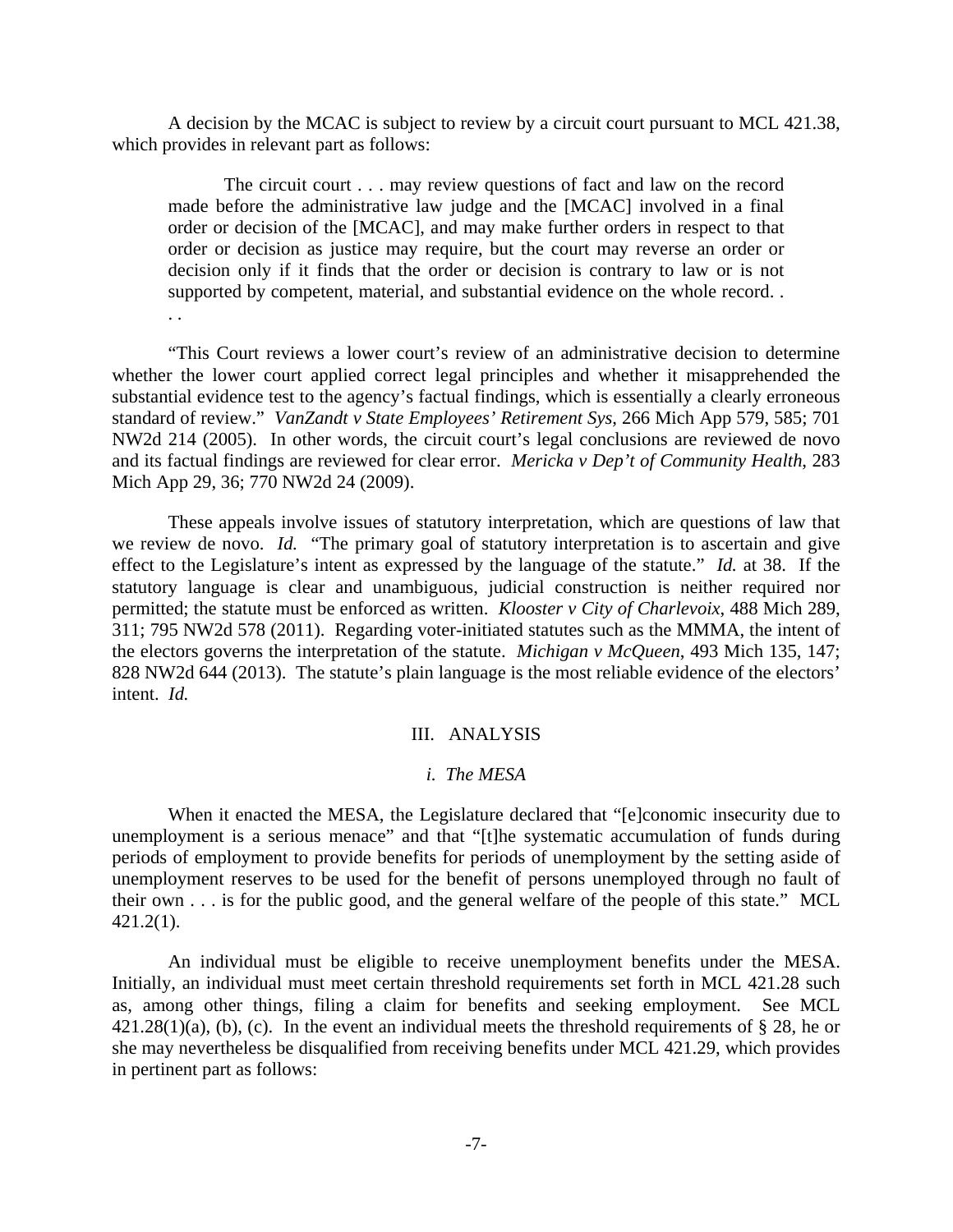(1) Except as provided in subsection (5), an individual is disqualified from receiving benefits if he or she:

\* \* \*

 (b) Was suspended or discharged for misconduct connected with the individual's work or for intoxication while at work.

\* \* \*

 (m) Was discharged for illegally ingesting, injecting, inhaling, or possessing a controlled substance on the premises of the employer; refusing to submit to a drug test that was required to be administered in a nondiscriminatory manner; or testing positive on a drug test, if the test was administered in a nondiscriminatory manner . . . .

 (*i*) "Controlled substance" means that term as defined in section 7104 of the public health code, 1978 PA 368, MCL 333.7104.<sup>[2]</sup>

 (*ii*) "Drug test" means a test designed to detect the illegal use of a controlled substance. [Emphasis added.]

# *ii. The MMMA*

 The MMMA was approved by the state electors in November 2008. *People v Kolanek*, 491 Mich 382, 393; 817 NW2d 528 (2012). In approving the MMMA, the state electors found that, according to modern medical research, there were beneficial uses for marijuana in treating or alleviating the effects of a variety of debilitating medical conditions. MCL 333.26422(a). "The purpose of the MMMA is to allow a limited class of individuals the medical use of marijuana. . . ." *Kolanek*, 491 Mich at 393. However, the MMMA did not legalize the use or possession of marijuana in all contexts. *People v Koon*, 494 Mich 1, 5; 832 NW2d 724 (2013). Marijuana remains a schedule 1 controlled substance. *Id.*<sup>3</sup> "The MMMA does *not* create a

<sup>&</sup>lt;sup>2</sup> A "controlled substance" is defined in MCL 333.7104(2) as "a drug, substance, or immediate precursor included in schedules 1 to 5 of part 72."

 $3$  Marijuana is listed as a schedule 1 controlled substance under the Public Health Code, MCL 333.1101 *et seq*. MCL 333.7212(1)(c). In 2013, the Legislature amended MCL 333.7212, adding § 2, which reclassified marijuana as a schedule 2 controlled substance "if it is manufactured, obtained, stored, dispensed, possessed, grown, or disposed of in compliance with this act and as authorized by federal authority." 2013 PA 268. MCL 333.7214, the list of schedule 2 controlled substances was also amended, *id.*, and it now provides that marijuana is a schedule 2 controlled substance "but only for the purpose of treating a debilitating medical condition as that term is defined in [the MMMA], and as authorized under this act." MCL 333.7214(e). Marijuana remains listed as a schedule 1 controlled substance under federal law. 21 USC 812.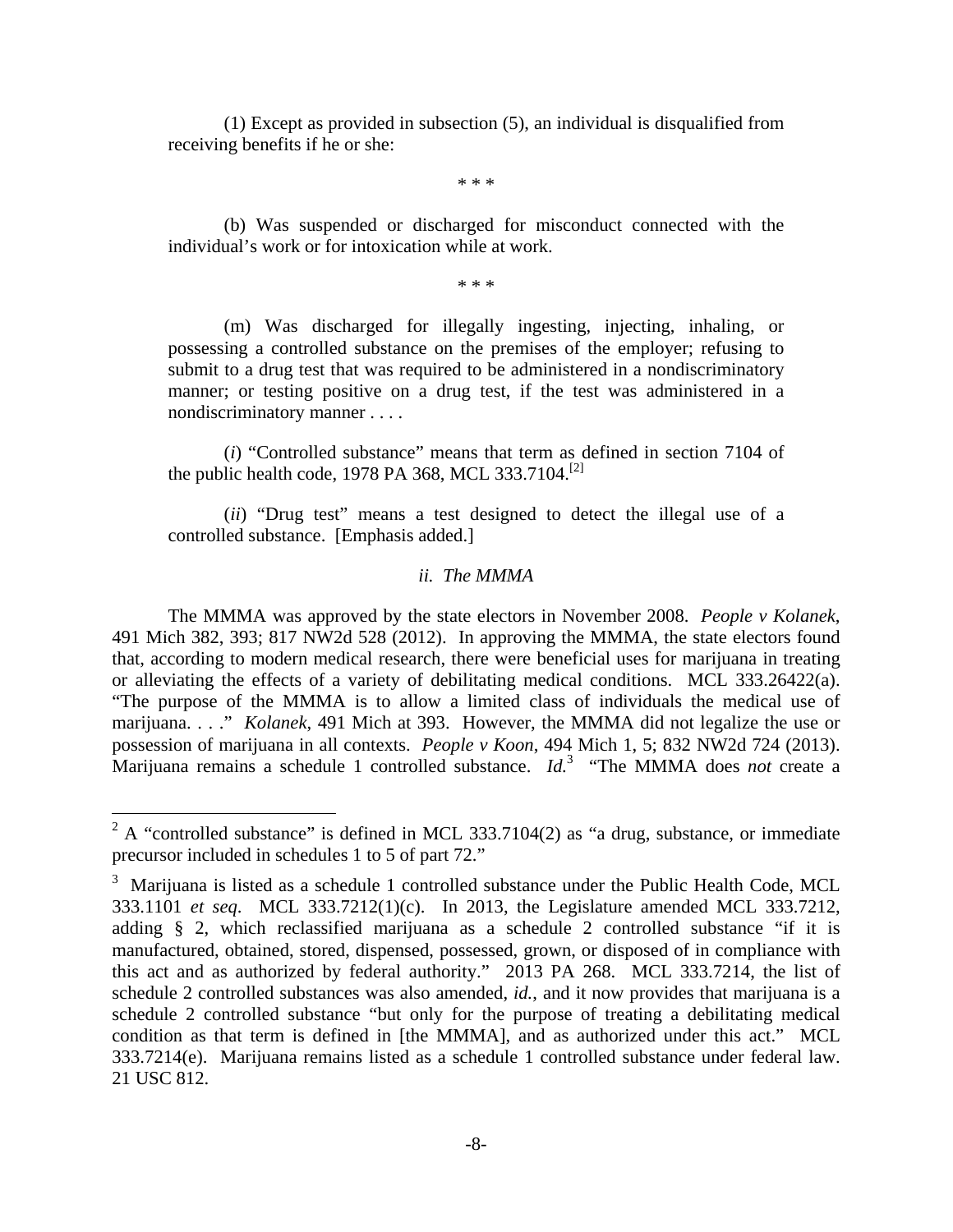general right for individuals to use and possess marijuana in Michigan. Possession, manufacture, and delivery of marijuana remain punishable offenses under Michigan law." *Kolanek*, 491 Mich at 394. See also *Ter Beek v Wyoming*, 495 Mich 1, 15; 846 NW2d 531 (2014) ("[I]ts possession, manufacture, and delivery remain punishable offenses under Michigan law.").

 The MMMA functions by granting immunity from arrest, prosecution, or penalty. *Koon*, 494 Mich at 5. Section 4 of the MMMA provides, in pertinent part:

 A qualifying patient who has been issued and possesses a registry identification card *shall not be subject to arrest, prosecution, or penalty in any manner, or denied any right or privilege*, including but not limited to civil penalty or disciplinary action by a business or occupational or professional licensing board or bureau, for the medical use of marijuana in accordance with this act. . . . [MCL 333.26424(a) (emphasis added).]<sup>4</sup>

 The MMMA's immunity applies only if medical marijuana is used in accordance with the provisions of the MMMA. MCL 333.26427(a). The MMMA does not permit any person to "[u]ndertake any task under the influence of marijuana, when doing so would constitute negligence or professional negligence" or to "[o]perate, navigate, or be in actual physical control of any motor vehicle, aircraft, or motorboat while under the influence of marijuana." MCL  $333.26427(b)(1)$ , (4). In addition, nothing in the MMMA may be construed to require an "employer to accommodate the ingestion of marijuana in any workplace or any employee working while under the influence of marijuana." MCL 333.26427(c)(2).

 The MMMA also contains a broad preemption clause to ensure that qualifying individuals who adhere to the terms of the MMMA do not suffer penalties for their use of marijuana for medicinal purposes. Specifically, MCL 333.26427(e) provides "[a]ll other acts and parts of acts inconsistent with this act do not apply to the medical use of marijuana as provided for by this act." Thus, to the extent another law would penalize an individual for using medical marijuana in accordance with the MMMA, that law is preempted by the MMMA. *Koon*, 494 Mich at 8-9.

# *iii. Application*

 The central issue presented in these three appeals is whether an employee, who possesses a medical marihuana card and is discharged after failing a drug test, may be denied unemployment benefits. To resolve this issue, we must examine the interplay between the MESA and the MMMA. Specifically, we must first determine whether claimants: (1) met the threshold requirements for unemployment compensation under the MESA, (2) whether claimants were nevertheless disqualified from receiving benefits under one of the MESA's disqualification provisions, and (3), to the extent claimants were disqualified for testing positive for marijuana,

 $\overline{a}$ 

<sup>&</sup>lt;sup>4</sup> The MMMA also grants a "patient" an affirmative defense, under certain circumstances, to any prosecution involving marijuana. MCL 333.26428.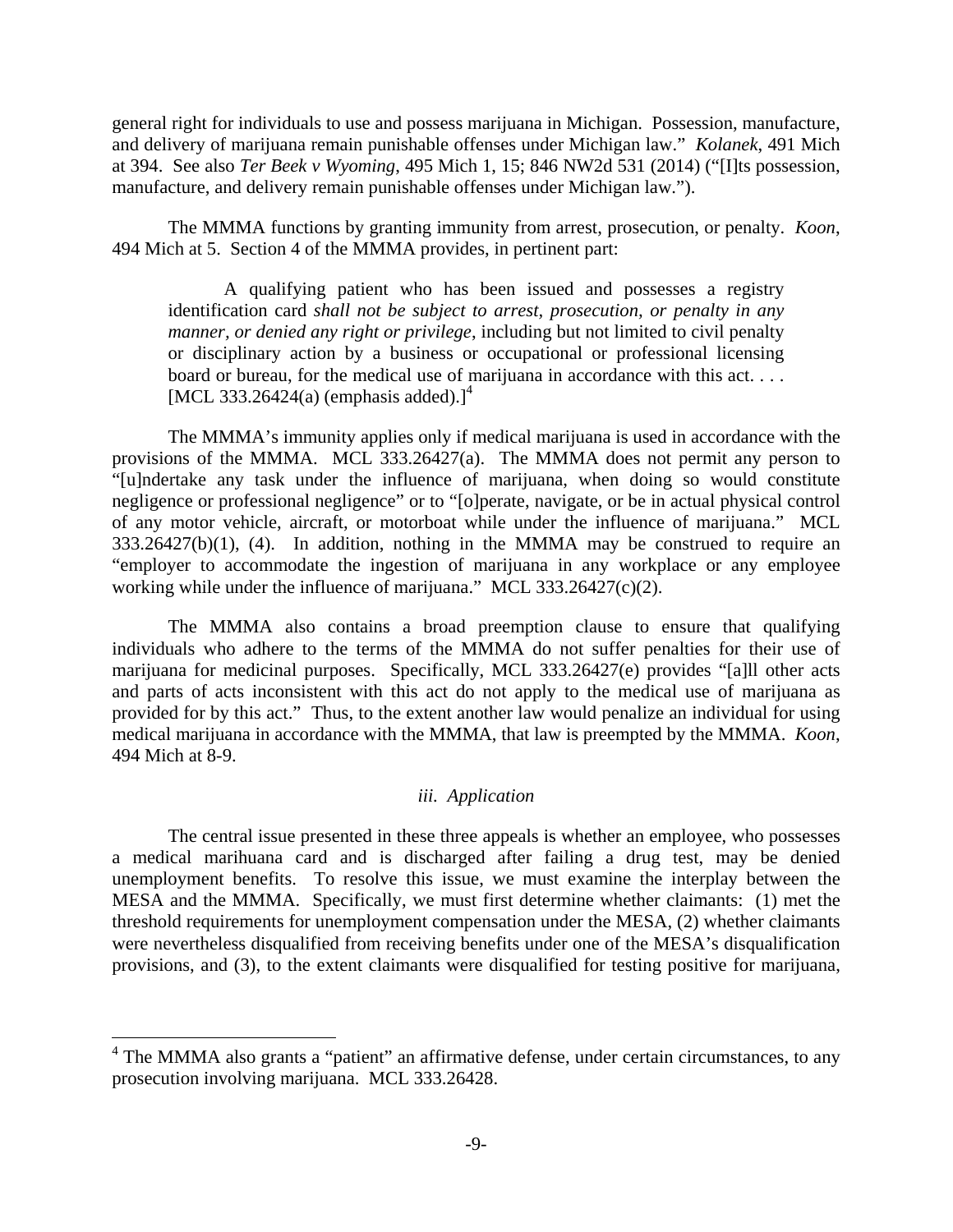we must determine whether the MMMA nevertheless provides immunity and preempts the MESA.

 With respect to the MESA, none of the parties dispute that claimants met the threshold requirements for unemployment benefits under MCL 421.28. The MCAC found claimants disqualified for benefits under  $\S$  29(1)(m). As set forth above, that statutory provision disqualifies an individual for the following conduct: (1) illegally ingesting, injecting, inhaling or possessing a controlled substance "on the premises of the employer," (2) refusing to submit to a required drug test, and (3) for "testing positive on a drug test, if the test was administered in a nondiscriminatory manner." MCL 421.29(1)(m). Here, there is no evidence in the record that any of the three claimants ingested, injected, inhaled or possessed marijuana on the premises of their respective employers. Furthermore, claimants' employers did not allege that claimants were under the influence of marijuana at any time during work hours. Similarly, claimants did not refuse to submit to a drug test. Thus, the first two disqualifiers under  $\S$  29(1)(m) are inapplicable in the present case.

 With respect to the third disqualifier, the MCAC determined that claimants were disqualified under that provision because they failed a drug test. However, although claimants failed their respective drug tests and ordinarily would have been disqualified for unemployment benefits under § 29(1)(m), we must determine whether claimants were nevertheless entitled to unemployment benefits pursuant to the MMMA's immunity and preemption provisions.<sup>5</sup>

As noted above, the MMMA's immunity clause provides in relevant part as follows:

 A qualifying patient who has been issued and possesses a registry identification card *shall not be subject to* arrest, prosecution, or *penalty in any manner, or denied any right or privilege*, including but not limited to *civil penalty or disciplinary action* by a business or occupational or professional licensing

<sup>1</sup> <sup>5</sup> Claimants present several arguments concerning the results of the drug tests. Braska argues that the MCAC erred in admitted the results verification record and the specimen result certificate. Braska and Kemp argue that individuals are not disqualified under § 29(1)(m) simply for testing positive on a drug test. According to them, based on the definition of a "drug test," an individual is only disqualified if the positive drug test was the result of the "illegal use" of a drug. Finally, Kudzia argues that he only tested positive for marijuana "metabolites" and the circuit court stated that Kemp tested positive for 11-carboxy-THC without discussing the impact of that statement. We need not address the merits of each of these arguments. As discussed above, even assuming that claimants tested positive for marijuana and results of those tests were properly admitted during the administrative proceedings, because there was no evidence that the positive drug tests were a result of anything other than the medical use of marijuana in accord with the terms of the MMMA, denial of the unemployment benefits constituted a penalty that ran afoul of the MMMA's immunity clause. Therefore, claimants' arguments are moot.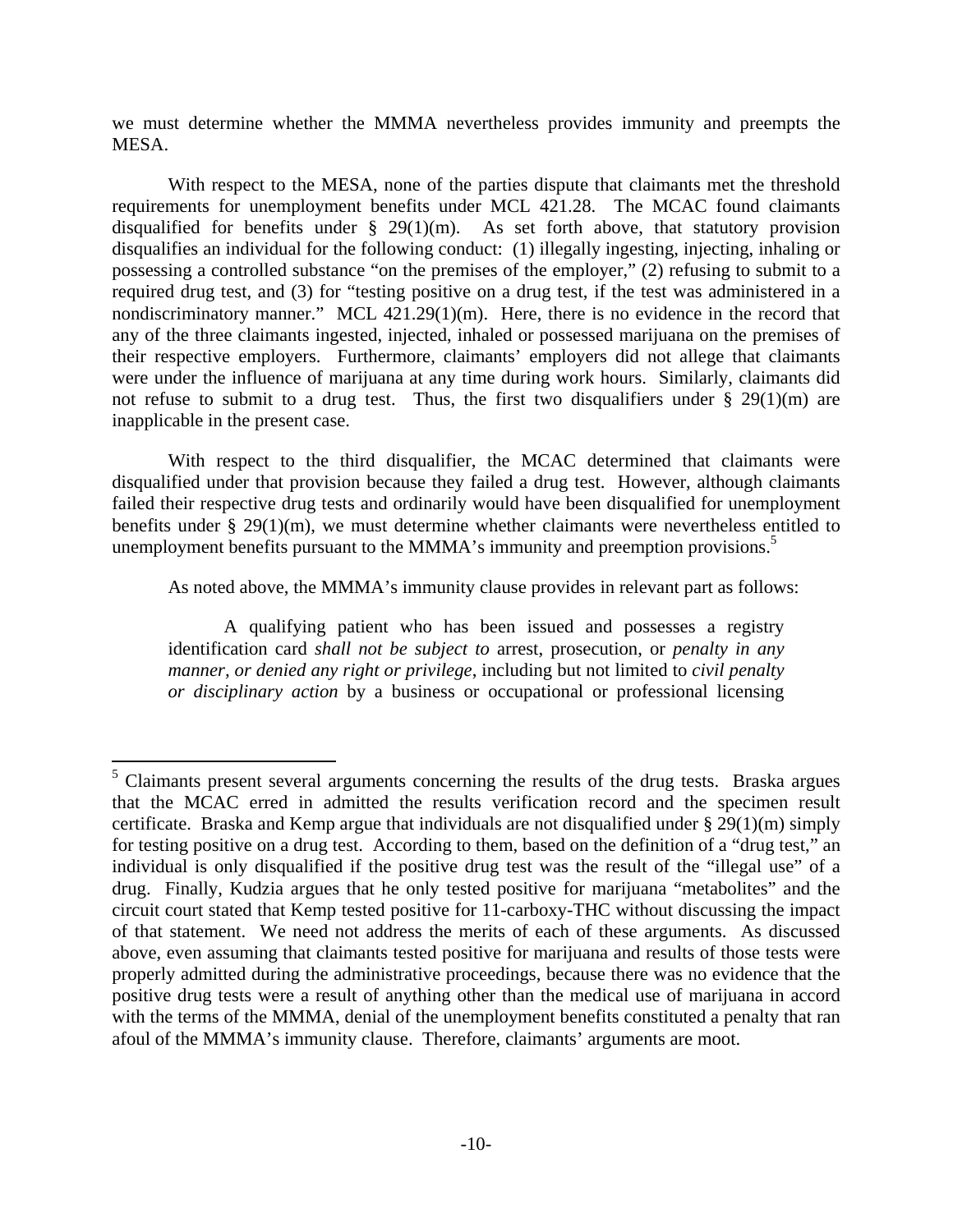board or bureau, for the medical use of marijuana in accordance with this act. . . . [MCL 333.26424(a)(emphasis added).]

 The immunity provided under this section is broad. It prohibits the imposition of certain consequences upon individuals who use medical marijuana in accordance with the MMMA. See *1031 Lapeer LLC v Rice*, 290 Mich App 225, 231; 810 NW2d 293 (2010) (use of the phrase "shall not" designates a mandatory prohibition). Specifically, the statute provides that qualifying patients "shall not" (1) be subject to arrest, prosecution, or "penalty in any manner" or (2) be denied any "right" or "privilege," "*including but not limited to* civil penalty or disciplinary action by a business or occupational or professional licensing board or bureau. . . ." (Emphasis added).

 In this case, none of the parties contend that claimants used medical marijuana in a manner that did not comply with the terms of the MMMA. Therefore, we must determine if denial of unemployment benefits either constitutes imposition of a penalty or denial of a right or privilege.

 The MMMA does not define the term "penalty." In *Ter Beek*, 495 Mich at 20, in the context of the MMMA, our Supreme Court referred to a dictionary to define the term to mean "'a punishment imposed or incurred for a violation of law or rule . . . something forfeited. . . .'" *Id*., quoting *Random House Webster's College Dictionary* (2000). Further, because the term "penalty" in MCL 333.26424(a) is modified by the phrase "in any manner," the immunity granted by the MMMA from penalties "is to be given the broadest application" and applies to both civil and criminal penalties. *Ter Beek v Wyoming*, 297 Mich App 446, 455; 823 NW2d 864 (2012).

 Applying this definition to the present case, we conclude that denial of unemployment benefits under § 29(1)(m) constitutes a "penalty" under the MMMA that was imposed upon claimants for their medical use of marijuana. Here, as discussed above, none of the parties disputes that claimants met the threshold requirements for unemployment benefits under MCL 421.28. The only reason claimants were disqualified by the MCAC from receiving benefits was because they tested positive for marijuana. In other words, absent their medical use of marijuana—and there was no evidence that claimants, all of whom possessed a medical marihuana card, failed to abide by the MMMA's provisions in their use—claimants would not have been disqualified under  $\S 29(1)(m)$ . Thus, because claimants used medical marijuana, they were required to forfeit their unemployment benefits. For this reason, the decision by the MCAC to deny claimants unemployment benefits amounted to a penalty imposed for the medical use of marijuana contrary to MCL 333.26424(1). Accordingly, because the MMMA preempts the MESA, the MCAC erred in denying claimants unemployment benefits. See MCL 333.26427(e) ("[a]ll other acts and parts of acts inconsistent with [the MMMA] do not apply to the medical use of marijuana as provided for by this act.").

The Department argues that disqualification under  $\S$  29(1)(m) is not a "penalty." According to the Department, something cannot be forfeited unless one was entitled to it, and claimants were not entitled to unemployment benefits because the MESA conditions the payment of benefits upon an individual's eligibility and qualification. We reject the Department's argument that, because claimants were disqualified under § 29(1)(m), they were not penalized.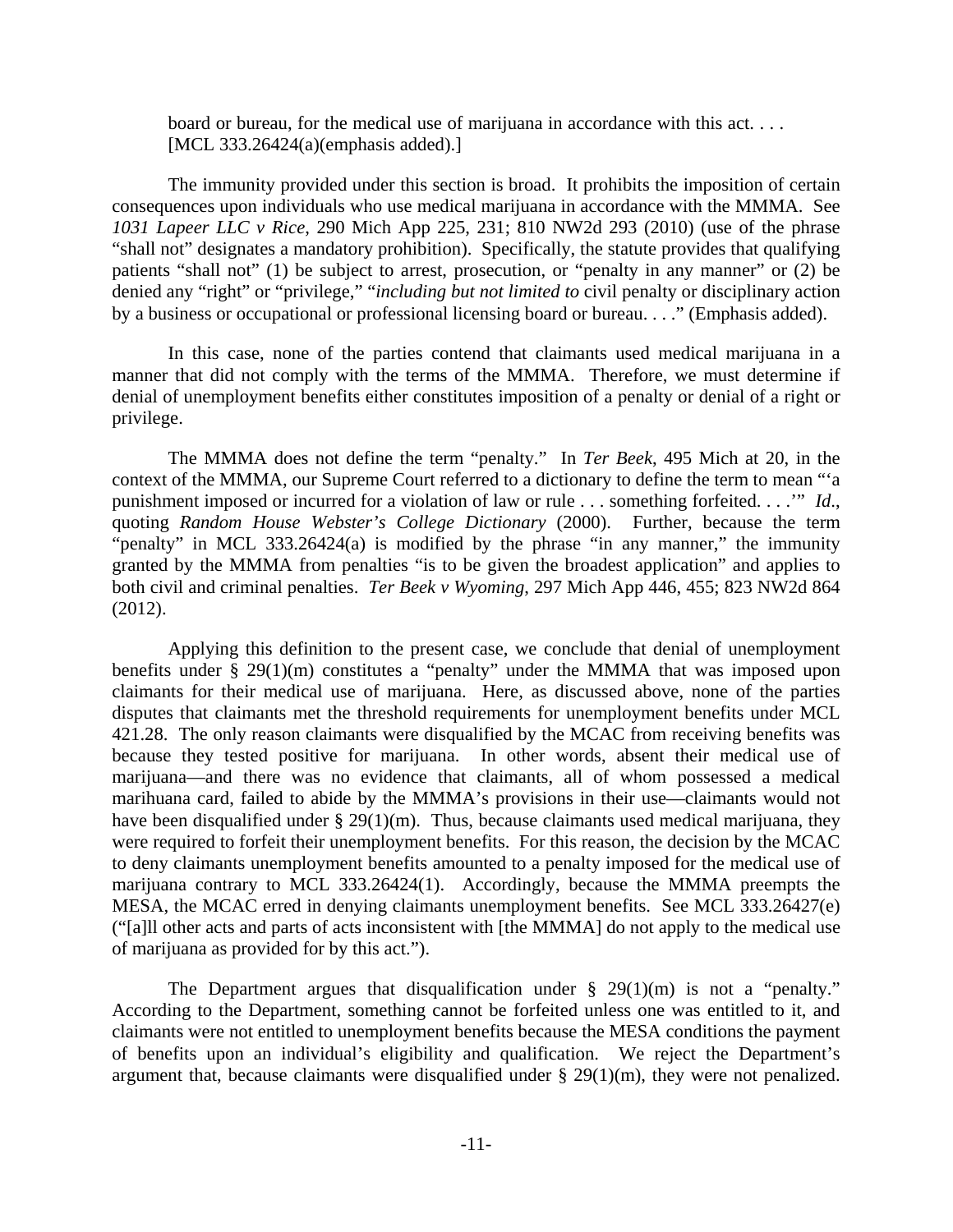This argument ignores the salient fact that claimants met the threshold requirements for unemployment benefits and were disqualified only because of their use of medical marijuana.

 In addition, the Department claims that, to the extent denial of unemployment benefits constituted a penalty, the penalty was imposed not for the medical use of marijuana, but rather for failing a drug test. Essentially, the Department contends that we should distinguish the act of failing a drug test from claimants' medical use of marijuana. We decline the Department's invitation to ignore the basis for the positive drug tests and engage in linguistic gymnastics in an attempt to avoid the plain language of the MMMA. Claimants' use of medical marijuana and their subsequent positive drug tests are inextricably intertwined. Each claimant tested positive for marijuana. There was no dispute that each claimant possessed a medical marihuana card. No evidence was presented to suggest that the marijuana discovered in the drug tests was not from the medical use of marijuana or that claimants failed to use medical marijuana in accordance with the provisions of the MMMA. Stated simply, claimants would not have failed the drug test had they not used medical marijuana. The plain language of the MMMA's immunity clause states that claimants "*shall not*" suffer a penalty for their medical use of marijuana. In construing unambiguous language such as this, we will give the statutory words their plain meaning. See *Scalise v Boy Scouts of America*, 265 Mich App 1, 26; 692 NW2d 858 (2005) ("When construing a statute, where the language is unambiguous, this Court gives the words their plain meaning."). Here, but for claimants' use of medical marijuana, the MCAC would not have disqualified them for unemployment benefits. The disqualification clearly amounted to a penalty imposed upon claimants for their medical use of marijuana that ran afoul of the MMMA's immunity clause. Because the MMMA preempts the MESA, the MCAC erred in concluding that claimants were disqualified for unemployment benefits.<sup>6</sup>

 The Department also argues if we were to hold that the MMMA protects against the denial of unemployment benefits, we would disregard the MMMA's provision that employers are not required to accommodate the use of medical marijuana in the workplace. However, the Department reads the relevant provision of the MMMA, MCL 333.26427(c)(2), too broadly. The provision does not direct that an employer is not required to accommodate the "*medical use*" of marijuana, which includes internal possession, MCL 333.26423(f). Rather, it directs that nothing in the MMMA shall be construed to require "[a]n employer to accommodate the ingestion of marijuana *in any workplace* or any employee *working while under the influence* of marijuana." MCL 333.26427(c)(2) (emphasis added). There was no evidence that claimants ingested marijuana in the workplace or that they worked under the influence of marijuana. Thus, the Department's argument with respect to MCL 333.26427(c)(2) is misplaced.

 In a related argument, the Department contends that awarding unemployment benefits in this case amounts to a penalty imposed upon the employers because the employers ultimately will be required to pay increased contributions to the unemployment compensation fund.

1

<sup>&</sup>lt;sup>6</sup> Because we conclude that the denial of unemployment benefits constituted a "penalty," we need not address whether unemployment benefits constitute a "right" or a "privilege" for purposes of the MMMA.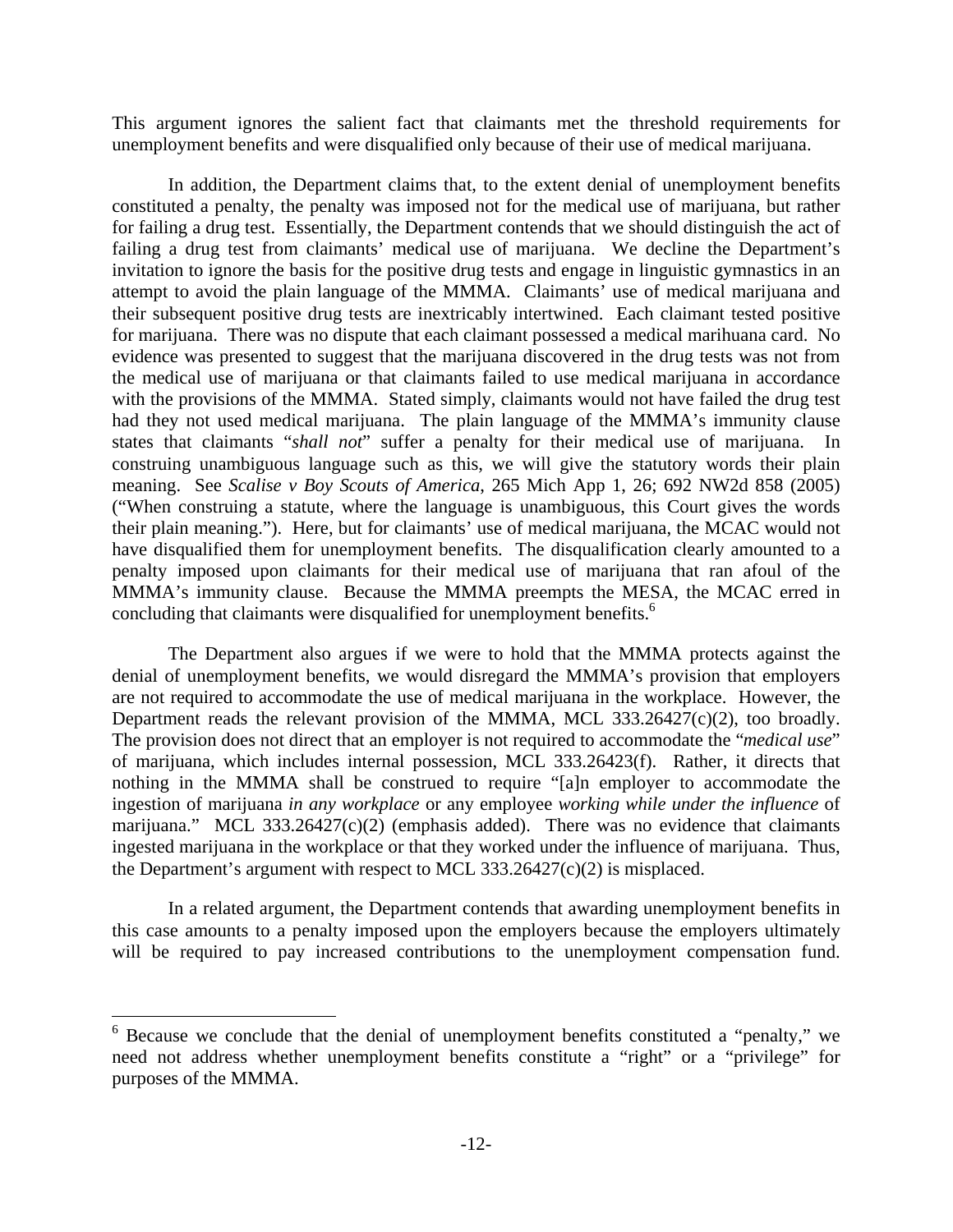However, to the extent that applying the plain language of the MMMA results in employers being responsible for paying unemployment benefits, that is a matter of public policy. Our authority does not extend to setting public policy for the state. *Houston v Governor*, 491 Mich 876, 877; 810 NW2d 255 (2012). Rather, our concern is the plain language of the statute, which is the best indicator of the intent of the electorate in approving the medical marijuana initiative. *McQueen*, 493 Mich at 147. Here, as discussed above, the denial of unemployment benefits conflicts with the plain language of the MMMA's immunity clause.

 The Department cites *Casias v Wal-Mart Stores, Inc*, 695 F 3d 428 (CA 6, 2012), and *Beinor v Ind Claim Appeals Office of Colorado & Service Group, Inc*, 262 P 3d 970 (Colo App, 2011), to further support its argument that the MMMA does not apply to private employers. The Department's reliance on these cases is unpersuasive.

 In *Casias*, the Sixth Circuit Court of Appeals held that the MMMA's immunity clause did not apply to a private employer's decision to fire an employee for using medical marijuana, reasoning that the MMMA does not impose restrictions on private employers. *Id.* at 435. The *Casias* decision is not binding precedent on this Court. See *Mettler Walloon, LLC, v Melrose Twp*, 281 Mich App 184, 221 n 6; 761 NW2d 293 (2008) (noting that, "[o]n questions of state law, Michigan courts are not bound by foreign authority. . ."). Moreover, unlike in *Casias*, in this case, we are not presented with the issue of whether the MMMA's immunity clause applies in cases involving action solely by private employers.<sup>7</sup> The issue raised in this case is not whether the employers violated the MMMA because they terminated claimants. The issue is whether, in denying unemployment benefits, the MCAC—a state actor—imposed a penalty upon claimants that ran afoul of the MMMA's broad immunity clause. When an individual is denied unemployment benefits, the employer's conduct is not at issue, but rather, the denial involves state action. See *Vander Laan v Mulder*, 178 Mich App 172, 176; 443 NW2d 491 (1989).

 Similarly, *Beinor*, 262 P 3d at 975, is neither binding precedent on this Court, *Mettler Walloon*, 281 Mich App at 221 n 6, nor is it persuasive. In *Beinor*, 262 P 3d at 975, the Colorado Court of Appeals held that the plaintiff, a medical marijuana user, was not entitled to

<sup>&</sup>lt;sup>7</sup> In addressing whether the MMMA's immunity clause applied to private employers, the Sixth Circuit interpreted the phrase "*including but not limited to* civil penalty or disciplinary action *by a business or occupational or professional licensing board or bureau*. . . " to be limited in scope to state actors—i.e. business, occupational, or professional licensing boards or bureaus. See *Casias*, 695 F 3d at 436. Notably, the Sixth Circuit did not discuss in any detail the impact of the phrase "*included but not limited to*" in determining that the MMMA was limited to business, occupational, or professional licensing boards or bureaus. See *id*. at 435-437. However, as noted above, in this case we are not tasked with deciding whether the MMMA applies in situations involving solely a private actor where denial of unemployment benefits involves action by the MCAC, a state actor. See *Vander Laan v Mulder*, 178 Mich App 176; 443 NW2d 491 (1989) (noting that when an individual is denied unemployment benefits, the employer's conduct is not at issue).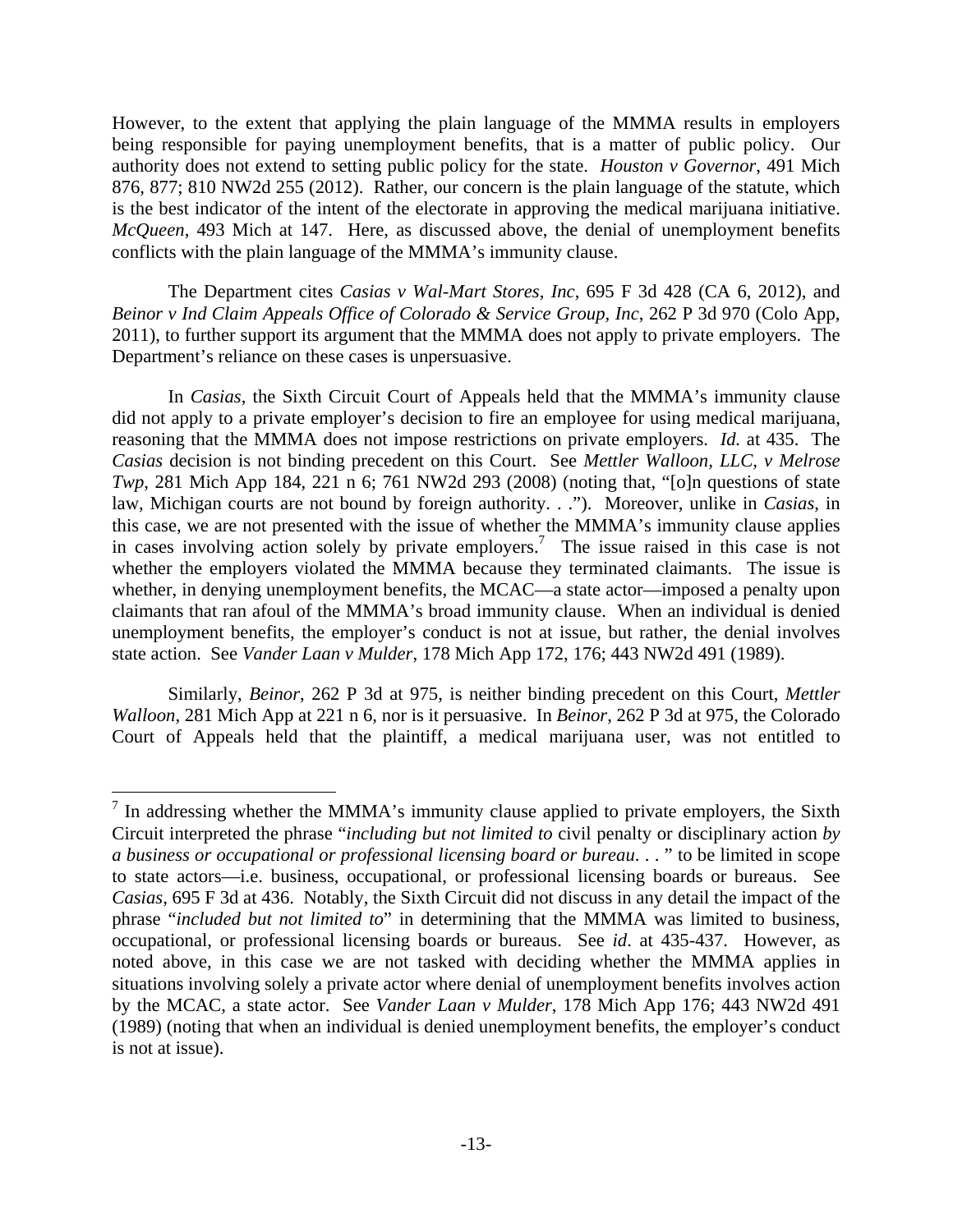unemployment benefits after he was terminated for failing a drug test. The court reasoned that the plaintiff was not entitled to immunity under Colorado's medical marihuana act. *Id*. at 975- 976. The reasoning in *Beinor* is not persuasive for purposes of these cases. The state constitutional provision at issue in that case only protected medical marijuana users from "criminal laws," *id*. at 975, whereas the MMMA's immunity clause is much broader, extending to both criminal and civil penalties. See *Ter Beek*, 495 Mich at 20-21. Therefore, we do not find *Beinor* helpful to our analysis in these cases.

 Finally, the Department argues that, even if the MMMA prevents claimants from being disqualified from receiving unemployment benefits under § 29(1)(m), they are still disqualified from receiving benefits under § 29(1)(b) of the MESA. Under that provision, an individual is disqualified from receiving benefits if he or she was discharged for misconduct connected with the individual's work. MCL 421.29(1)(b). According to the Department, each claimant engaged in misconduct because he or she acted in direct and knowing contravention of the employer's zero-tolerance drug policy.

 Contrary to the Department's argument, § 29(1)(b) is not applicable in the present cases. "[I]t is a settled rule of statutory construction that where a statute contains a specific statutory provision and a related, but more general, provision, the specific one controls." *In re Haley*, 476 Mich 180, 198; 720 NW2d 246 (2006). In these cases, the MCAC found that each claimant was discharged for testing positive on a drug test. Other than testing positive for marijuana, there was no misconduct that led to any claimant being discharged. MCL 421.29 contains a specific provision regarding disqualification when an individual tests positive on a drug test. Accordingly, based on the settled rule of statutory interpretation as set forth in *In re Haley*, claimants' disqualification from receiving unemployment benefits is governed by § 29(1)(m), the specific provision concerning testing positive on a drug test, rather than § 29(1)(b), a related, but more general, provision regarding misconduct.

In addition, even if  $\S 29(1)(b)$  was applicable and the MCAC disqualified claimants from receiving unemployment benefits because they were discharged for misconduct, this would not impact our analysis with respect to the plain language of the MMMA's immunity clause. Each claimant's misconduct involved testing positive for marijuana on a drug test, which was a violation of his or her employer's zero-tolerance drug policy. However, the only reason that claimants tested positive on the drug tests was that they used medical marijuana. Absent their use of medical marijuana, claimants would not have been disqualified from receiving unemployment benefits. Thus, the denial of benefits as a result of disqualification under § 29(1)(b), like disqualification under  $\S$  29(1)(m), results in a "penalty in any manner" for the medical use of marijuana contrary to MCL 333.26424(a).

# IV. CONCLUSION

 Claimants tested positive for marijuana and would ordinarily be disqualified for unemployment benefits under the MESA, MCL 421.29(1)(m); however, because there was no evidence to suggest that the positive drug tests were caused by anything other than claimants' use of medical marijuana in accordance with the terms of the MMMA, the denial of the benefits constituted an improper penalty for the medical use of marijuana under the MMMA, MCL 333.26424(a). Because the MMMA preempts the MESA, the circuit courts did not err in